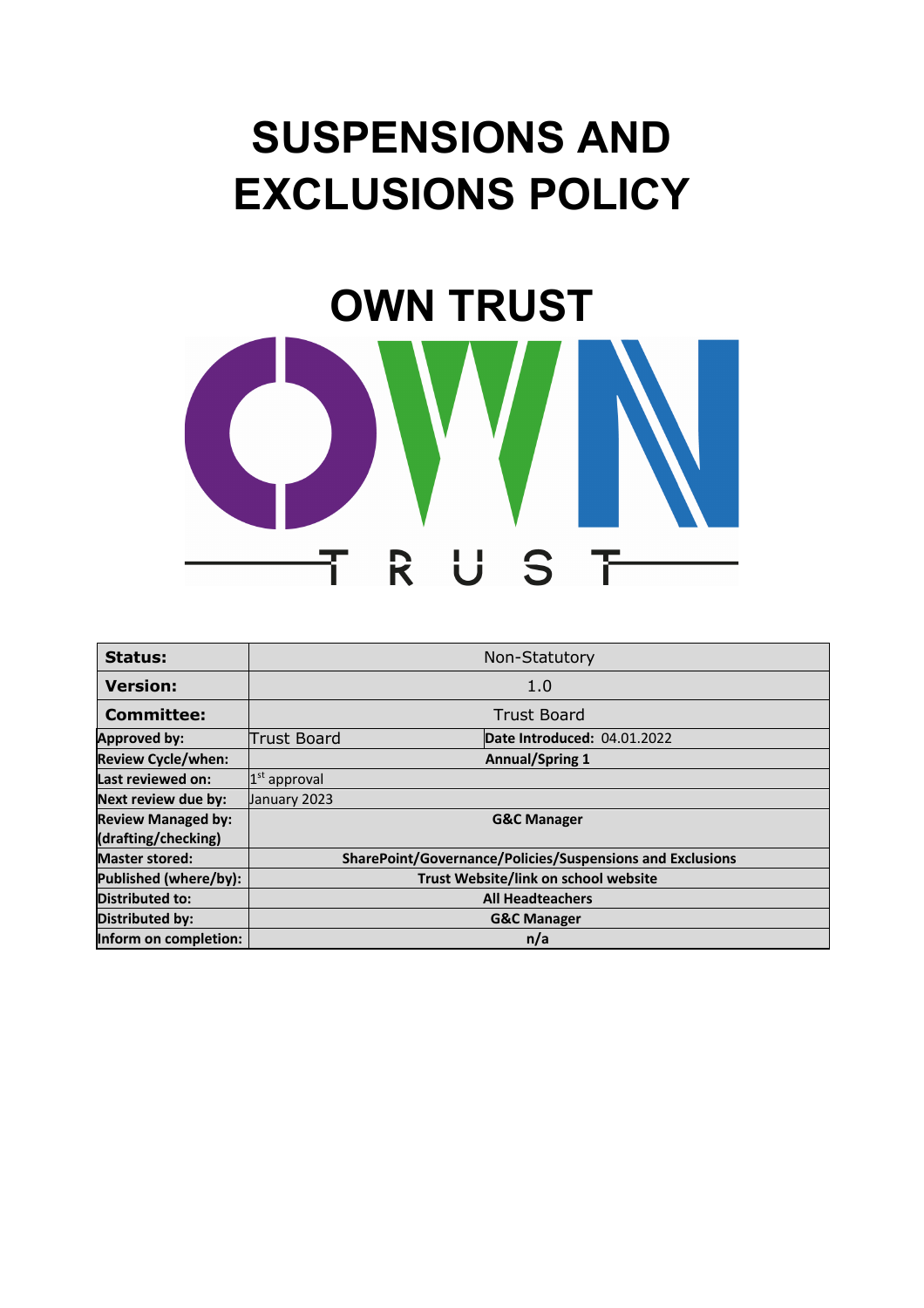#### **REVISIONS**

| <b>Version</b> | Page/    | <b>Description of Change</b> | <b>Approved On</b> |
|----------------|----------|------------------------------|--------------------|
|                | Item No. |                              |                    |
| 1.0            |          | First approval               | 13.12.2021         |
|                |          |                              |                    |
|                |          |                              |                    |
|                |          |                              |                    |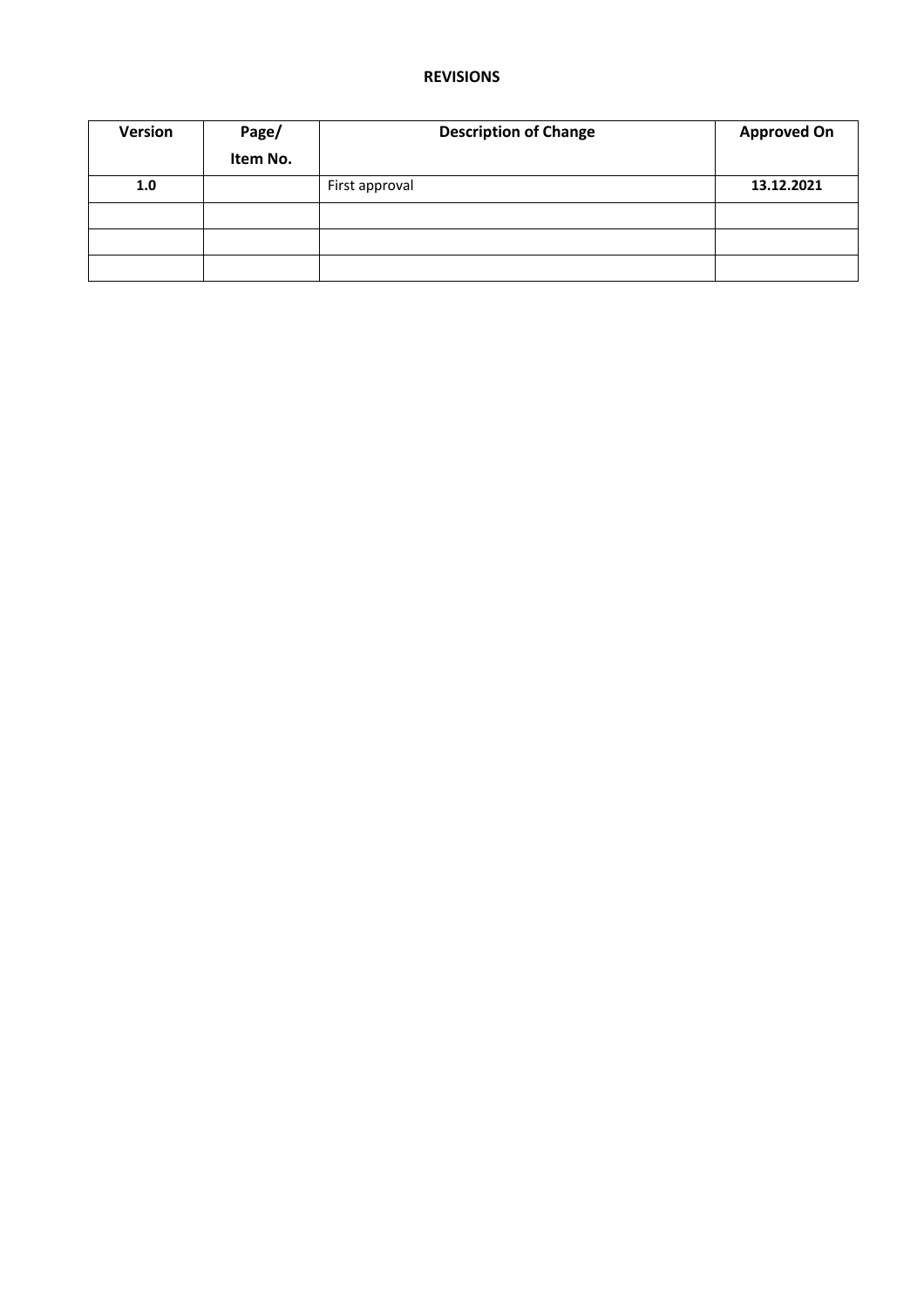### **Contents**

| $\mathbf 1$ . |  |
|---------------|--|
| 2.            |  |
| 3.            |  |
| 4.            |  |
| 5.            |  |
| 6.            |  |
| 7.            |  |
| 8.            |  |
| 9.            |  |
| 10.           |  |
| 11.           |  |
| 12.           |  |
|               |  |
|               |  |
|               |  |

#### **1. Aims**

1.1. All schools within OWN Trust aim to ensure that:

- The suspensions and exclusions process is applied fairly and consistently
- The suspensions and exclusions process is understood by governors, staff, parents and pupils
- Pupils in school are safe and happy

#### **2. Legislation and statutory guidance**

- 2.1. This policy is based on statutory guidance from the Department for Education: Exclusion from maintained schools, academies and pupil referral units (PRUs) in England.
- 2.2. It is based on the following legislation, which outline schools' powers to exclude pupils:
	- Section 52 of the Education Act 2002, as amended by the Education Act 2011
	- The School Discipline (Pupil Exclusions and Reviews) (England) Regulations 2012

2.3. In addition, the policy is based on:

- Part 7, chapter 2 of the **Education and Inspections Act 2006**, which looks at parental responsibility for excluded pupils
- Section 579 of the Education Act 1996, which defines 'school day'
- The Education (Provision of Full-Time Education for Excluded Pupils) (England) Regulations 2007, as amended by The Education (Provision of Full-Time Education for Excluded Pupils) (England) (Amendment) Regulations 2014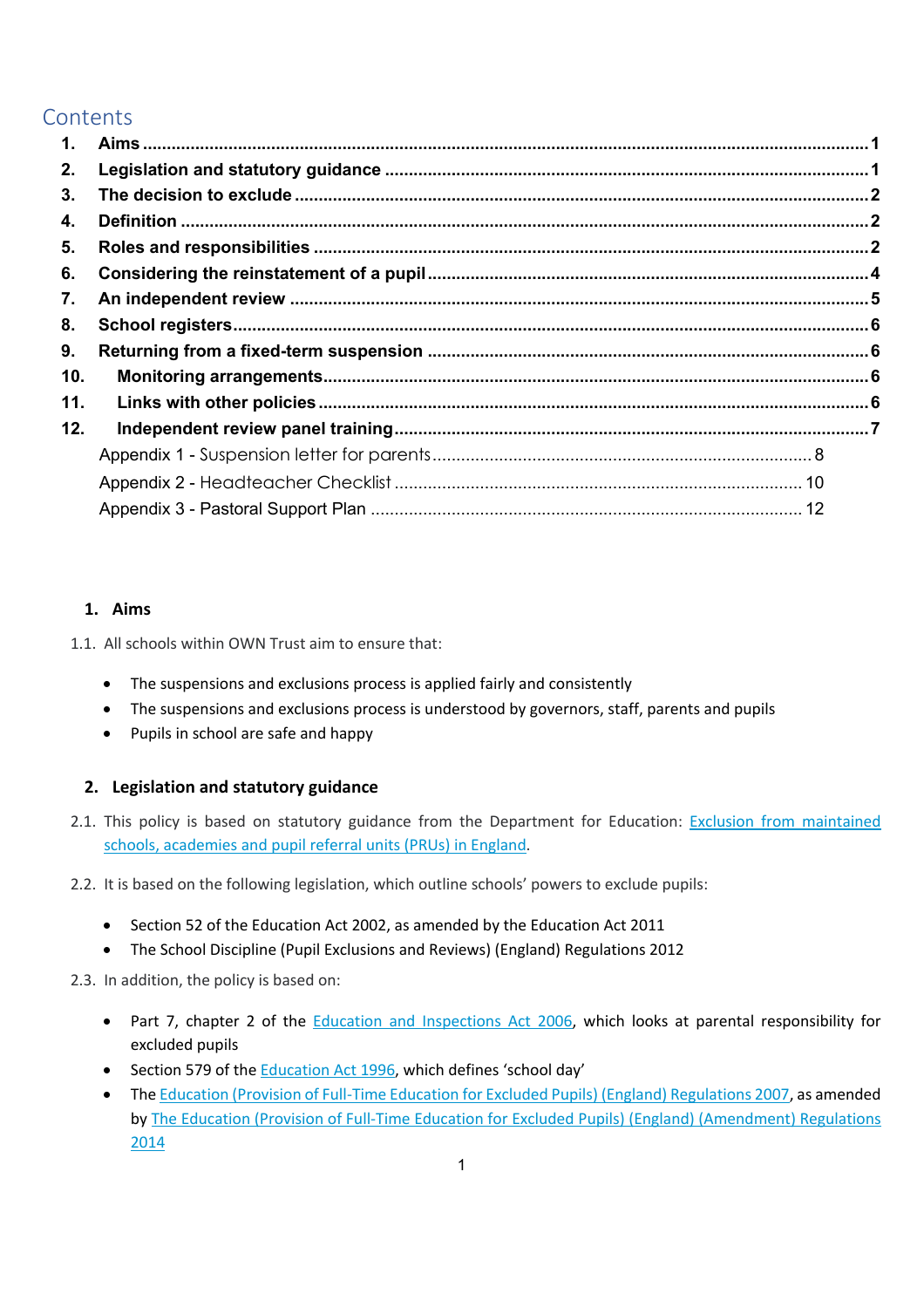#### **3. The decision to exclude**

- 3.1. Only the headteacher, acting headteacher or interim headteacher, can exclude a pupil from school. A permanent exclusion will be taken as a last resort.
- 3.2. Our school is aware that off-rolling is unlawful. Ofsted defines off-rolling as:

"…the practice of removing a pupil from the school roll without a formal, permanent exclusion or by encouraging a parent to remove their child from the school roll, when the removal is primarily in the interests of the school rather than in the best interests of the pupil."

- 3.3. We are committed to following all statutory suspensions and exclusions procedures to ensure that every child receives an education in a safe and caring environment.
- 3.4. A decision to exclude a pupil will be taken only:
	- In response to serious or persistent breaches of the school's behaviour policy (a serious breach may be a 'one-off' incident that does not relate to any prior incidents), **and**
	- If allowing the pupil to remain in school would seriously harm the education or welfare of others
- 3.5. Before deciding whether to exclude a pupil, either permanently or for a fixed period, the headteacher will:
	- Consider all the relevant facts and evidence, including whether the incident(s) leading to the suspension or exclusion were provoked
	- Allow the pupil to give their version of events
	- Consider if the pupil has special educational needs or disability (SEND)
	- Headteachers, acting Headteachers or interim headteachers will use the 'Headteacher Checklist' before reaching a decision (Appendix 2)

#### **4. Definition**

- 4.1. For the purpose of suspensions and exclusions, school day is defined as any day on which there is a school session. A school session is defined as before lunch, during lunch and after lunch.
- 4.2. Therefore, INSET or staff training days do not count as a school day.

#### **5. Roles and responsibilities**

- 5.1. The Headteacher
	- 5.1.1.Informing parents

The headteacher will immediately provide the following information, in writing, to the parents of a suspended or excluded pupil (Appendix 1):

- The reason(s) for the suspension or exclusion
- The length of a fixed-term suspension or, for a permanent exclusion, the fact that it is permanent
- Information about parents' right to make representations about the suspension or exclusion to the Local Governing Body and how the pupil may be involved in this
- How any representations should be made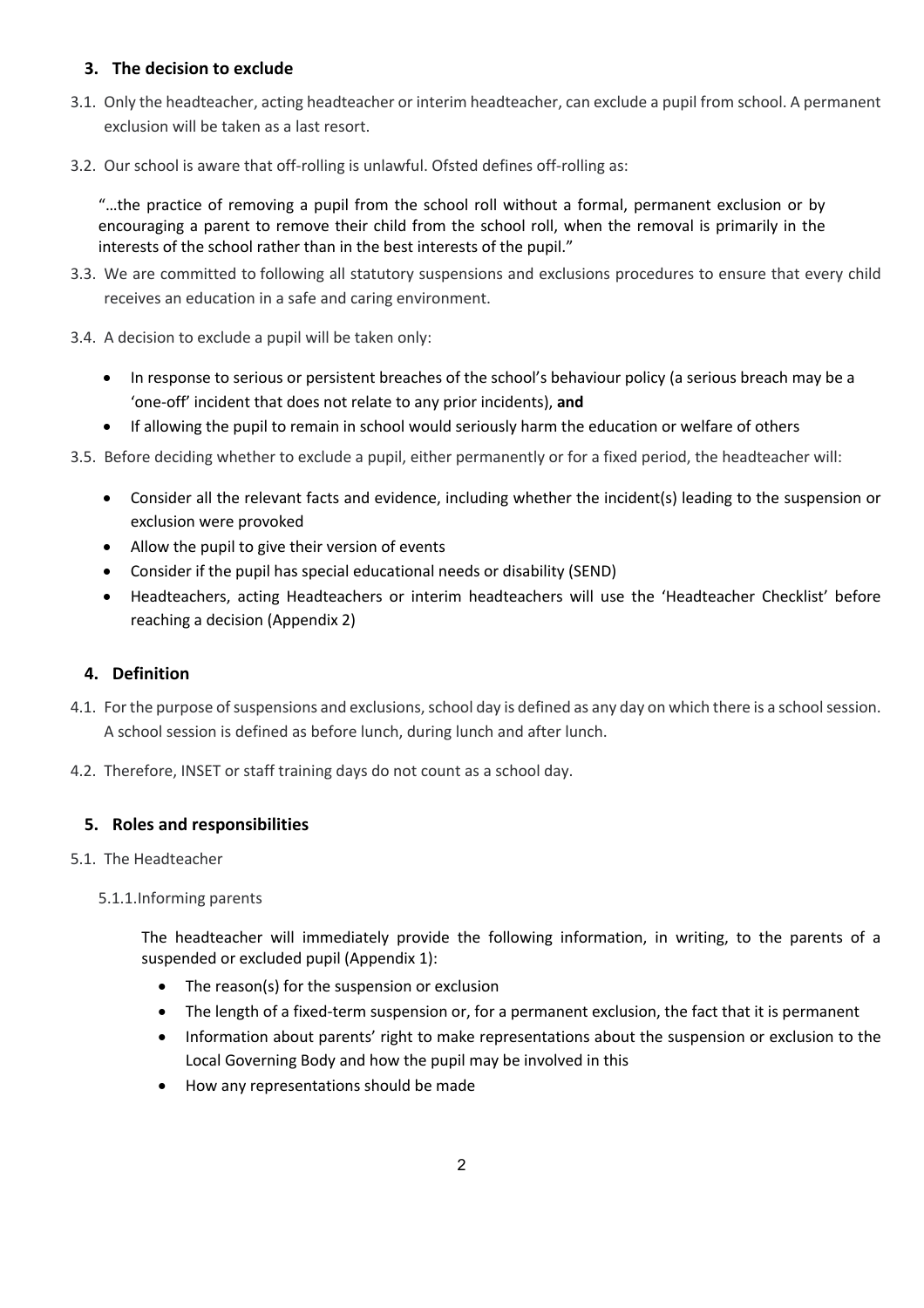• Where there is a legal requirement for the Local Governing Body to meet to consider the reinstatement of a pupil, and that parents have a right to attend a meeting, be represented at a meeting (at their own expense) and to bring a friend

The headteacher will also notify parents by the end of the afternoon session on the day their child is excluded that for the first 5 school days of a suspension or exclusion, or until the start date of any alternative provision where this is earlier, parents are legally required to ensure that their child is not present in a public place during school hours without a good reason. Parents may be given a fixed penalty notice or prosecuted if they fail to do this.

If alternative provision is being arranged, the following information will be included when notifying parents of a suspension or exclusion:

- The start date for any provision of full-time education that has been arranged
- The start and finish times of any such provision, including the times for morning and afternoon sessions, where relevant
- The address at which the provision will take place
- Any information required by the pupil to identify the person they should report to on the first day

Where this information on alternative provision is not reasonably ascertainable by the end of the afternoon session, it may be provided in a subsequent notice, but it will be provided no later than 48 hours before the provision is due to start.

The only exception to this is where alternative provision is to be provided before the sixth day of exclusion, in which case the information can be provided with less than 48 hours' notice with parents' consent.

#### 5.1.2.Informing the Trust Board, Local Governing Body and Local authority

The headteacher will immediately notify the Trust Board, the Local Governing Body and the local authority (LA) of:

- A permanent exclusion, including when a fixed-period suspension is followed by a decision to permanently exclude a pupil
- Suspensions which would result in the pupil being excluded for more than 5 school days (or more than 10 lunchtimes) in a term
- Suspensions or exclusions that would result in the pupil missing a public examination

For a permanent exclusion, if the pupil lives outside the LA in which the school is located, the headteacher will also immediately inform the pupil's 'home authority' of the exclusion and the reason(s) for it without delay.

For all other suspensions and exclusions, the headteacher will notify the Trust Board, Local Governing Body and LA once a term.

- 5.2. The Local Governing Body (as delegated by the Trust Board)
	- 5.2.1.Responsibilities regarding suspensions and exclusions are delegated to the Local Governing Body who will establish a Behaviour Panel to review a suspension or exclusion. – This panel will have three members, one of whom is external to the school. Normally this will be a local governor from another school in the Trust or may be a trustee.
	- 5.2.2.The Behaviour Panel has a duty to consider the reinstatement of an excluded pupil (see section 6).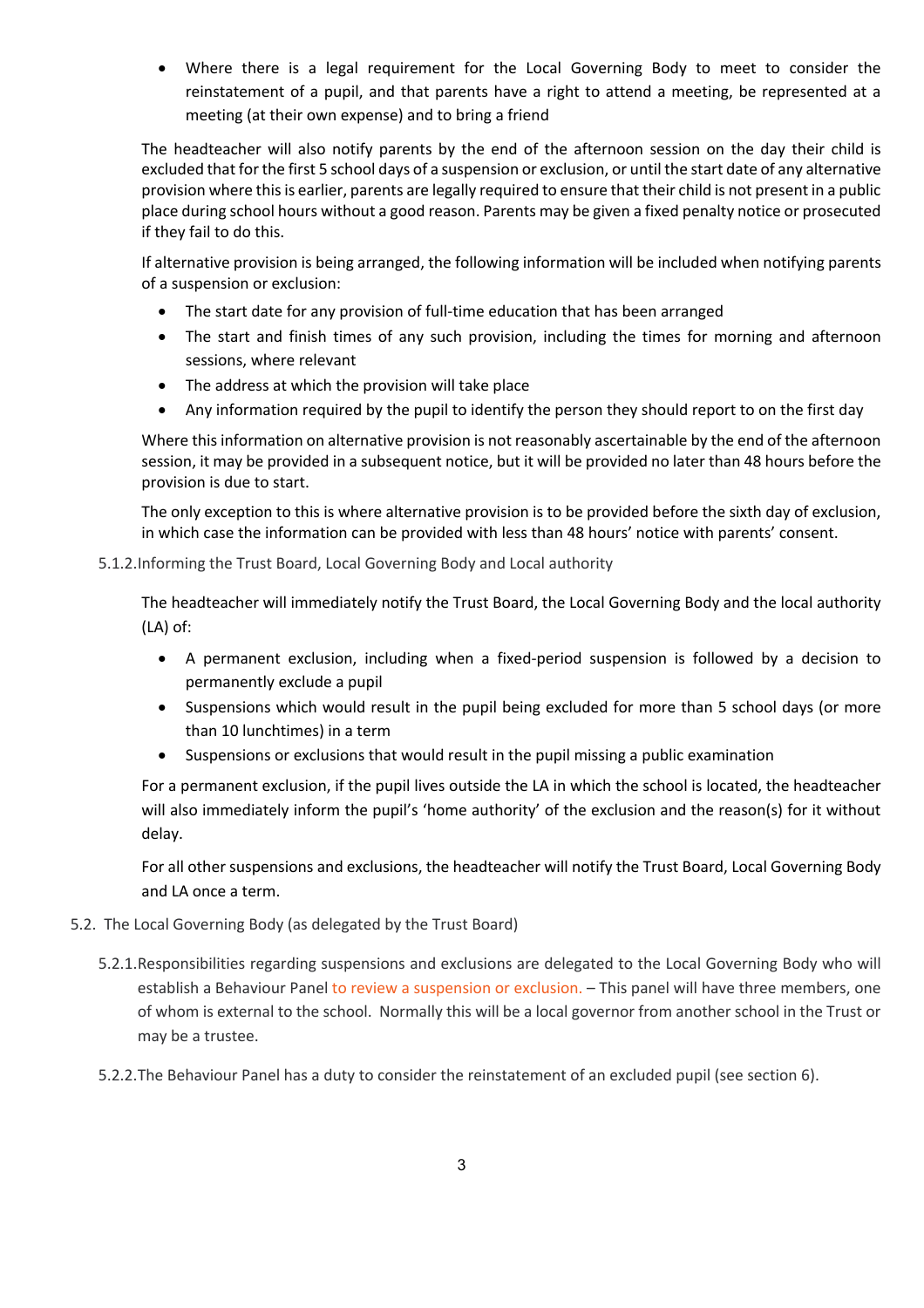#### 5.3. The LA

5.3.1.For permanent exclusions, the LA is responsible for arranging suitable full-time education to begin no later than the sixth day of the exclusion.

#### **6. Considering the reinstatement of a pupil**

- 6.1. The Behaviour Panel will consider the reinstatement of an excluded pupil within 15 school days of receiving the notice of the suspension or exclusion if:
	- The exclusion is permanent
	- It is a fixed-term suspension which would bring the pupil's total number of school days of suspension to more than 15 in a term
	- It would result in a pupil missing a public examination or national curriculum test
- 6.2. If requested to do so by parents, the Behaviour Panel will consider the reinstatement of an excluded pupil within 50 school days of receiving notice of the suspension if the pupil would be excluded from school for more than 5 school days, but less than 15, in a single term.
- 6.3. Where an exclusion would result in a pupil missing a public examination, the Behaviour Panel will consider the reinstatement of the pupil before the date of the examination. If this is not practicable the Chair of Governors, with delegated responsibility, will consider the suspension or exclusion and decide whether or not to reinstate the pupil and inform the Behaviour Panel and Board of Trustees at the earliest opportunity.
- 6.4. the Behaviour Panel can either:
	- Decline to reinstate the pupil, or
	- Direct the reinstatement of the pupil immediately, or on a particular date
- 6.5. In reaching a decision, the Behaviour Panel will consider whether the suspension or exclusion was lawful, reasonable and procedurally fair and whether the headteacher followed their legal duties. They will decide whether or not a fact is true 'on the balance of probabilities', which differs from the criminal standard of 'beyond reasonable doubt', as well as any evidence that was presented about the decision to exclude.
- 6.6. Minutes will be taken of the meeting, and a record of evidence considered kept. The outcome will also be recorded on the pupil's educational record.
- 6.7. The Behaviour Panel will notify, in writing, the headteacher, parents, Trust and the LA of its decision, along with reasons for its decision, without delay.
- 6.8. Where an exclusion is permanent, the Behaviour Panel's decision will also include the following:
	- The fact that it is permanent
	- Notice of parents' right to ask for the decision to be reviewed by an independent review panel, and:
		- The date by which an application for an independent review must be made
		- The name and address to whom an application for a review should be submitted
		- That any application should set out the grounds on which it is being made and that, where appropriate, reference to how the pupil's SEN are considered to be relevant to the exclusion
		- That, regardless of whether the excluded pupil has recognised SEN, parents have a right to require the academy trust to appoint an SEN expert to attend the review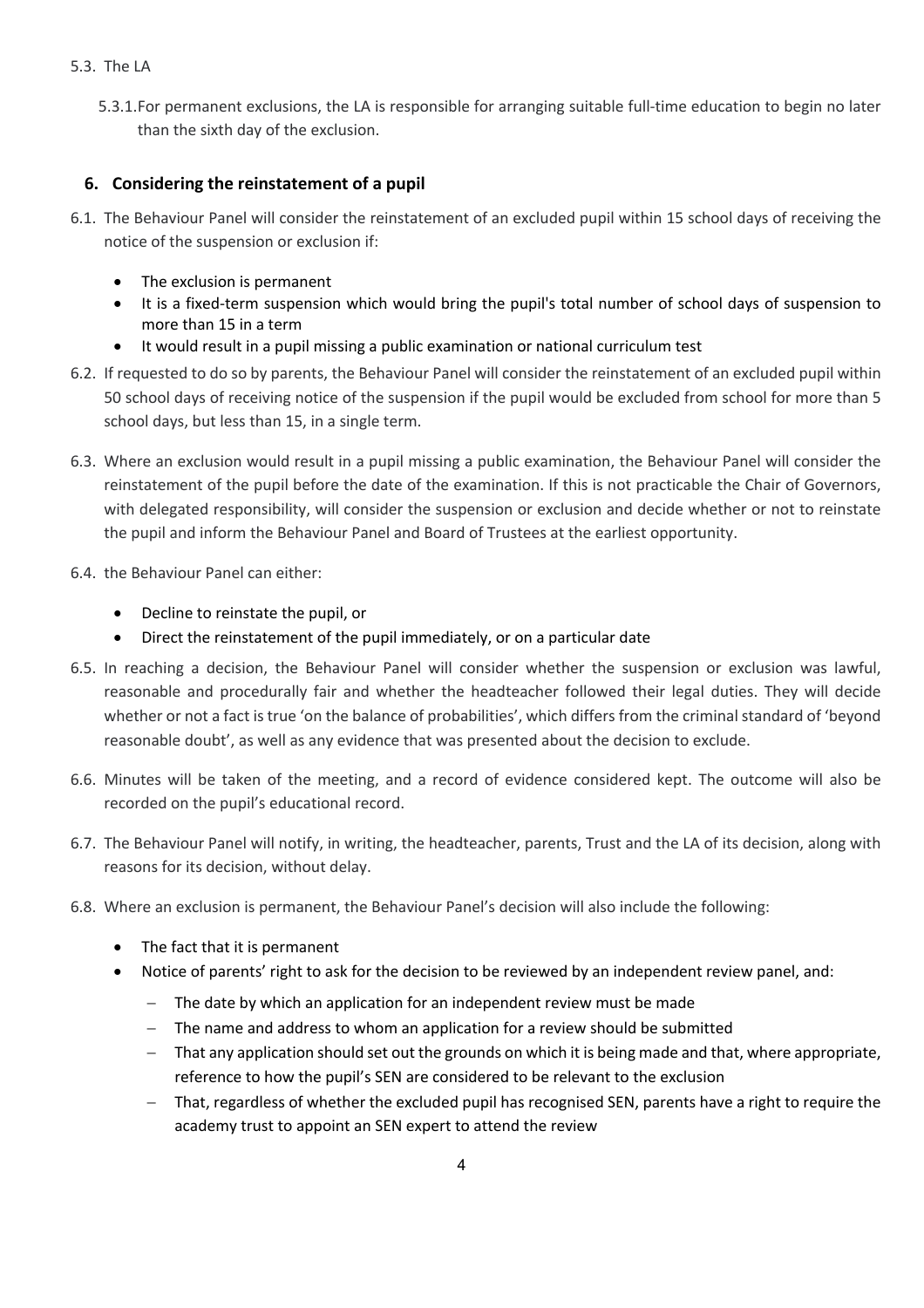- Details of the role of the SEN expert and that there would be no cost to parents for this appointment
- That parents must make clear if they wish for an SEN expert to be appointed in any application for a review
- That parents may, at their own expense, appoint someone to make written and/or oral representations to the panel, and parents may also bring a friend to the review
- That if parents believe that the exclusion has occurred as a result of discrimination, they may make a claim under the Equality Act 2010 to the first-tier tribunal (special educational needs and disability), in the case of disability discrimination, or the county court, in the case of other forms of discrimination. A claim of discrimination made under these routes should be lodged within 6 months of the date on which the discrimination is alleged to have taken place

#### **7. An independent review**

- 7.1. If parents apply for an independent review, OWN Trust will arrange for an independent panel to review the decision of the Local Governing Body's Behaviour Panel not to reinstate a permanently excluded pupil.
- 7.2. Applications for an independent review must be made within 15 school days of the notice being given to the parents by the Behaviour Panel of its decision to not reinstate a pupil.
- 7.3. In arranging for an Independent review Panel, OWN Trust has delegated responsibility for setting up the independent review to the Local Governing Body of the school, who must ensure that all statutory requirements for the panel are met.
- 7.4. A panel of 3 or 5 members will be constituted with representatives from each of the categories below. Where a 5-member panel is constituted, 2 members will come from the school governor's category and 2 members will come from the headteacher category.
	- A lay member to chair the panel who has not worked in any school in a paid capacity, disregarding any experience as a school governor or volunteer
	- School governors who have served as a governor for at least 12 consecutive months in the last 5 years, provided they have not been teachers or headteachers during this time
	- Headteachers or individuals who have been a headteacher within the last 5 years
- 7.5. If requested by parents/carers, the LA or Academy Trust must appoint an SEN expert to attend the panel. Parents/carers have a right to request the attendance of a SEN expert at a review, regardless of whether the school recognises that their child has SEN.
- 7.6. A person may not serve as a member of a review panel if they:
	- Are a member of the academy trust, or governing board of the excluding school
	- Are the headteacher of the excluding school, or have held this position in the last 5 years
	- Are an employee of the academy trust, or the governing board, of the excluding school (unless they are employed as a headteacher at another school)
	- Have, or at any time have had, any connection with the academy trust, school, governing board, parents or pupil, or the incident leading to the exclusion, which might reasonably be taken to raise doubts about their impartiality
	- Have not had the required training within the last 2 years (see appendix 1 for what training must cover)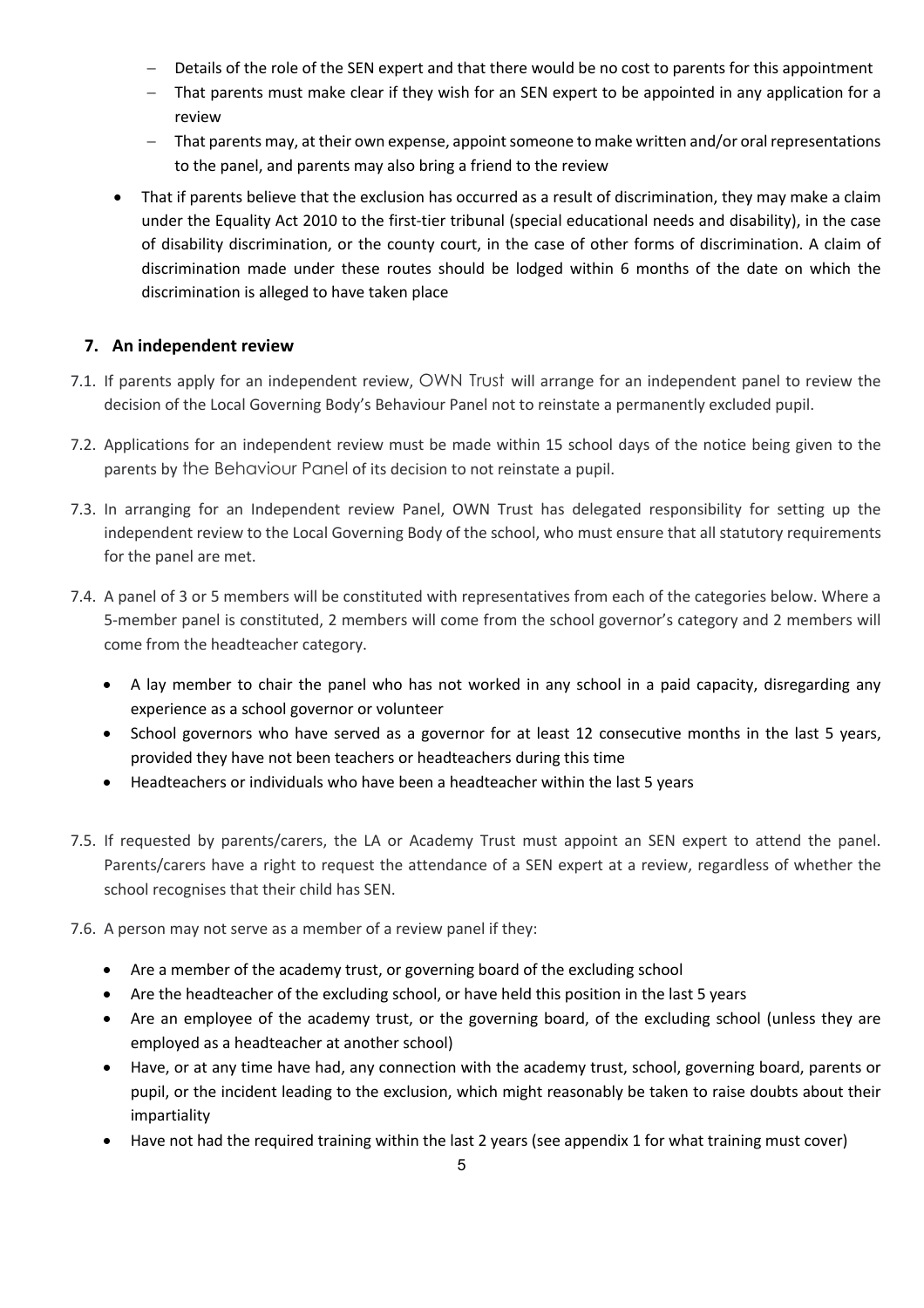- 7.7. A clerk will be appointed to the panel.
- 7.8. The independent panel will decide one of the following:
	- Uphold the Local Governing Body's decision
	- Recommend that the Local Governing Body reconsiders reinstatement
	- Quash the LGB's Behaviour Panel 's decision and direct that they reconsider reinstatement (only when the decision is judged to be flawed)
- 7.9. The panel's decision can be decided by a majority vote. In the case of a tied decision, the chair has the casting vote.

#### **8. School registers**

- 8.1. A pupil's name will be removed from the school admissions register if:
	- 15 school days have passed since the parents were notified of the exclusion panel's decision to not reinstate the pupil and no application has been made for an independent review panel, or
	- The parents have stated in writing that they will not be applying for an independent review panel
- 8.2. Where an application for an independent review has been made, the Local Governing Body will wait until that review has concluded before removing a pupil's name from the register.
- 8.3. Where alternative provision has been made for an excluded pupil and they attend it, code B (education off-site) or code D (dual registration) will be used on the attendance register.
- 8.4. Where excluded pupils are not attending alternative provision, code E (absent) will be used.

#### **9. Returning from a fixed-term suspension**

- 9.1. Following a fixed-term suspension, a re-integration meeting will be held involving the pupil, parents, a member of senior staff and other staff, where appropriate.
- 9.2. The following measures **may** be implemented when a pupil returns from a fixed-term suspension:
	- Agreeing a behaviour contract
	- Introducing or reviewing a Pastoral support plan (Appendix 3)

#### **10. Monitoring arrangements**

- 10.1. A Senior Leader monitors the number of suspensions and exclusions every term and reports back to the headteacher and Trust/governors. They also liaise with the local authority to ensure suitable full-time education for excluded pupils.
- 10.2. This policy will be reviewed annually.

#### **11. Links with other policies**

- 11.1. This Suspensions and Exclusions Policy is linked to policies relating to:
	- Behaviour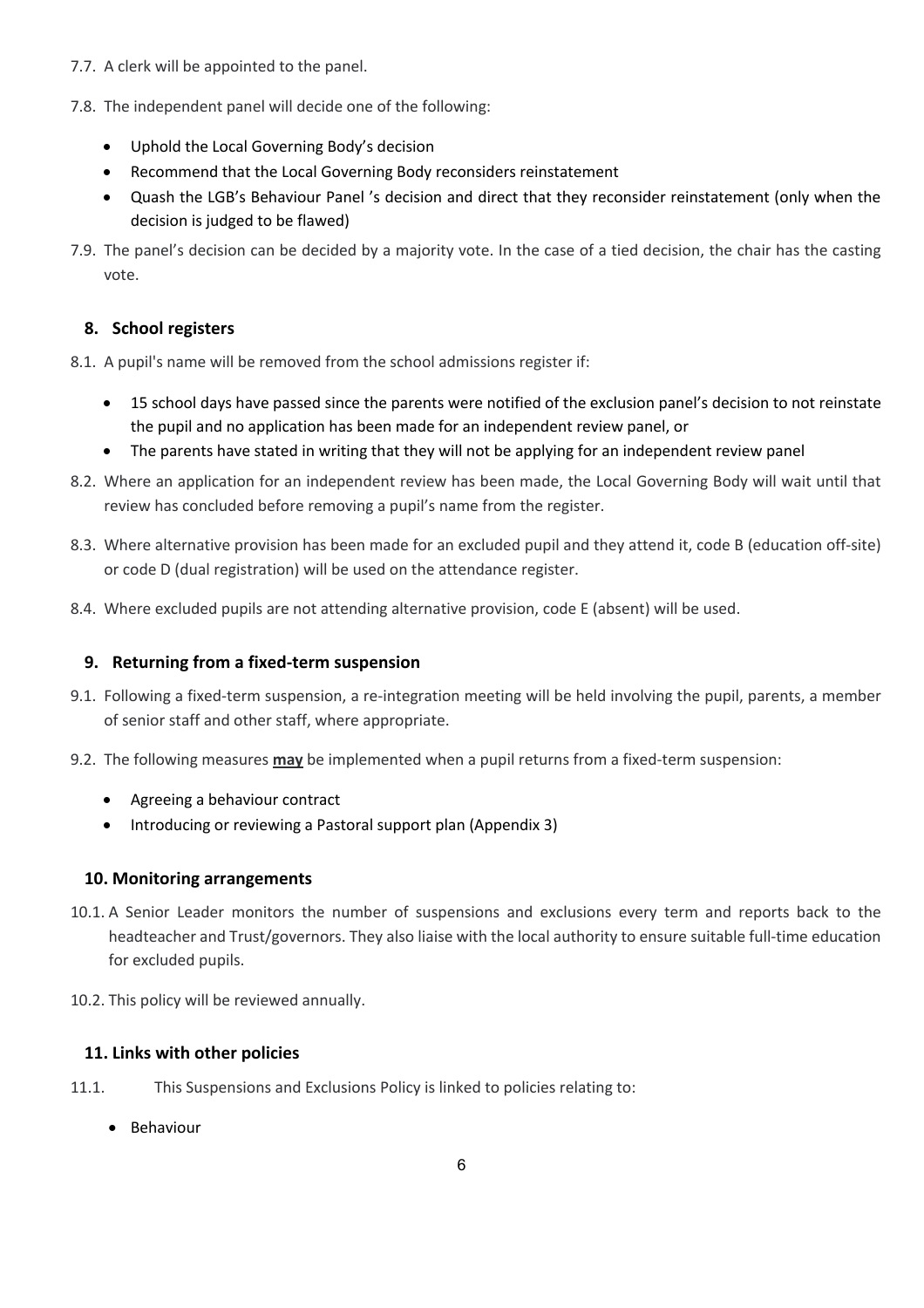• SEND

#### **12. Independent review panel training**

- 12.1. The academy trust must ensure that all members of an independent review panel and clerks have received training within the 2 years prior to the date of the review.
- 12.2. Training must have covered:
	- The requirements of the primary legislation, regulations and statutory guidance governing exclusions, which would include an understanding of how the principles applicable in an application for judicial review relate to the panel's decision making
	- The need for the panel to observe procedural fairness and the rules of natural justice
	- The role of the chair and the clerk of a review panel
	- The duties of headteachers, governing boards and the panel under the Equality Act 2010
	- The effect of section 6 of the Human Rights Act 1998 (acts of public authorities unlawful if not compatible with certain human rights) and the need to act in a manner compatible with human rights protected by that Act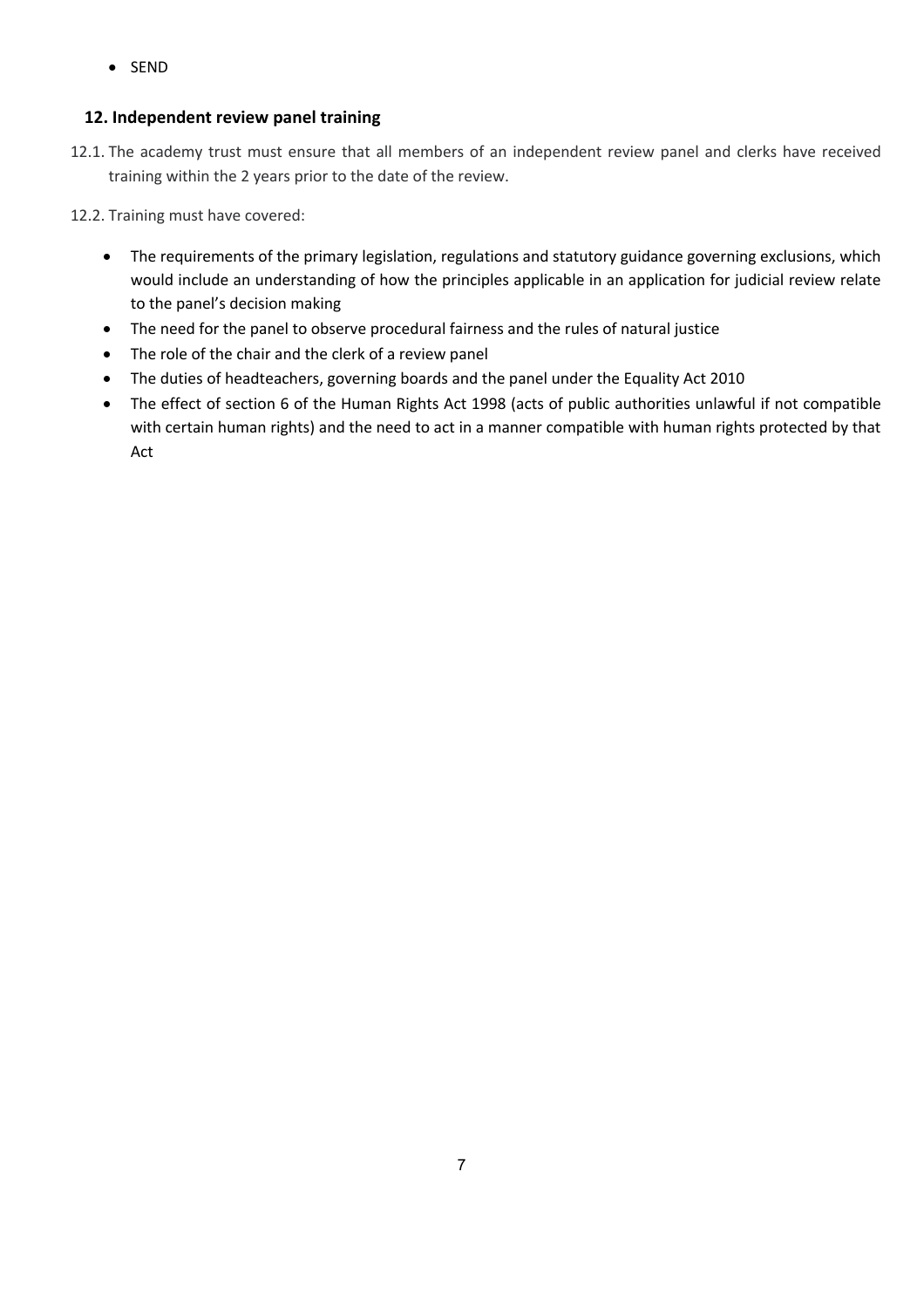## Appendix 1 - Suspension letter for parents

#### **Date**

#### Name and Address

Dear Name

I am writing to inform you of my decision to exclude (name) for a fixed period of ........ days.

I realise that this suspension may well be upsetting for you and your family, but the decision to suspend name has not been taken lightly. name has been suspended for this fixed period because of:

• ..................................................................................................................................... • .....................................................................................................................................

We have taken the following steps to try to avoid this suspension:

- .....................................................................................................................................
- .....................................................................................................................................

[This brings the total days suspended this term to ……...]

This means that *(name)* should not attend school until **................**...

The details of this suspension were discussed during the telephone conversation with name of parent and myself, and are attached on a separate document for your information.

[We are aware of (name's) SEN. The following steps have been taken to make reasonable adjustments for this – include if appropriate

• ……………………………………………………………………………………………………..]

I will arrange for (name) to have school work during his suspension and for this work to be marked. Work will be provided via ...

[You are invited to a meeting to discuss how name will be supported on his return to school on ……. at ……………]

I must further advise you that during the period for which your child is suspended you are responsible for ensuring that he/she is not present in a public place during school hours. If your child is found in a public place at such times without reasonable justification you may be liable to a fixed penalty notice of £60 issued by the Local Authority.

You have the right to make representations about this decision to the Local Governing Body. If you wish to make representations, please contact Name (Chair of Governors) via the school office (email contact) as soon as possible. Whilst the Local Governing Body has no power to direct reinstatement, they must consider any representations you make and may place a copy of their findings on name's school record.

A Local Authority officer with responsibility for suspensions and exclusions can provide you with advice on the suspensions and exclusions process and can be contacted via: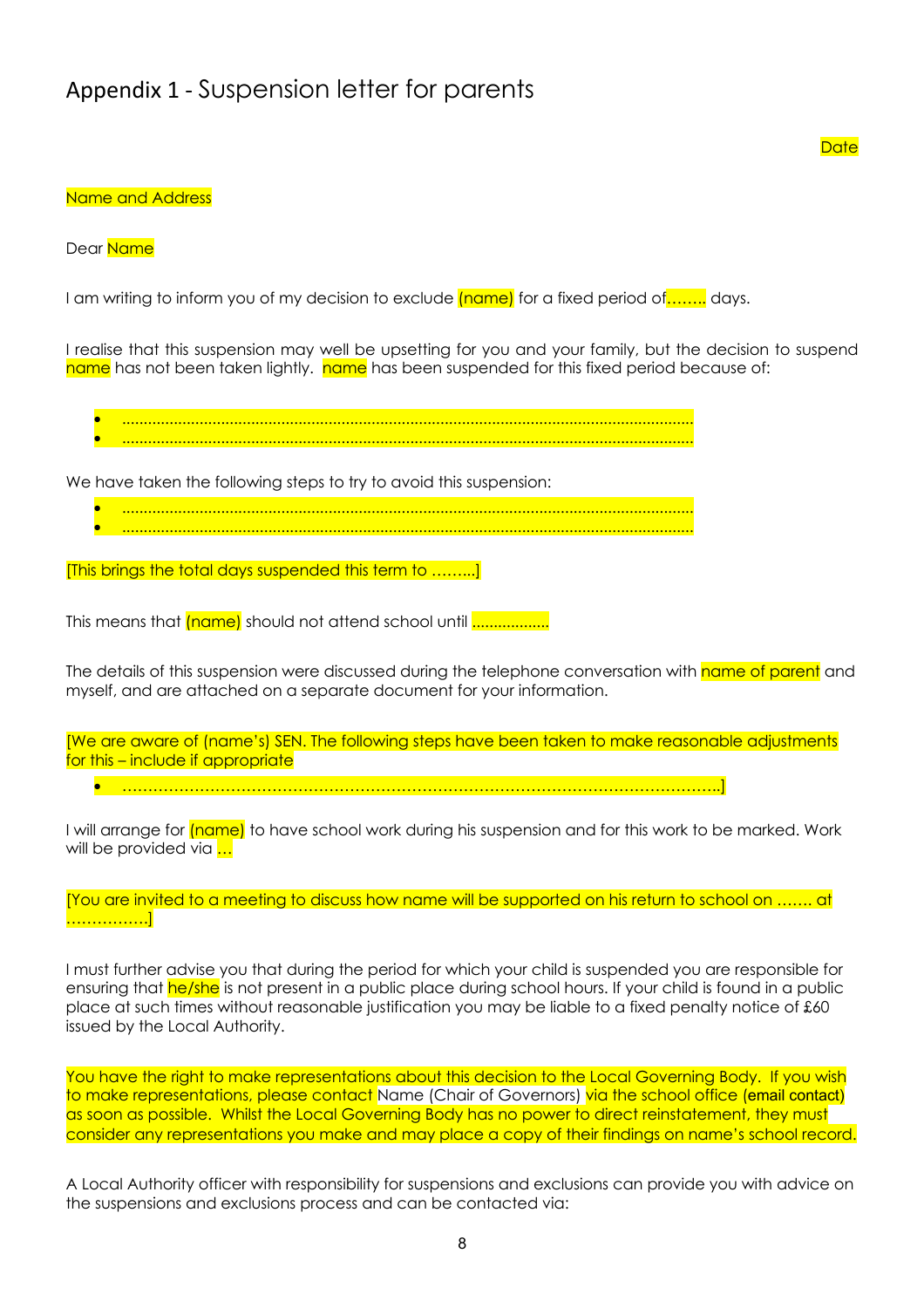- Pupil Referral Services at Peterborough Local Authority on 01733 452668,
- Primary Unit, City Learning Centre, Williamson Avenue, PE3 6BA 01733 207150
- emailing pprs@peterborough.gov.uk.

You may also find it useful to contact The Advisory Centre for Education (ACE) – an independent national advice centre for parents of children in state schools. They offer information and support on state education in England and Wales, including on suspension or exclusion from school. They can be contacted on 0300 0115 142 or at www.ace-ed.org.uk.

Yours sincerely

**Name** Head Teacher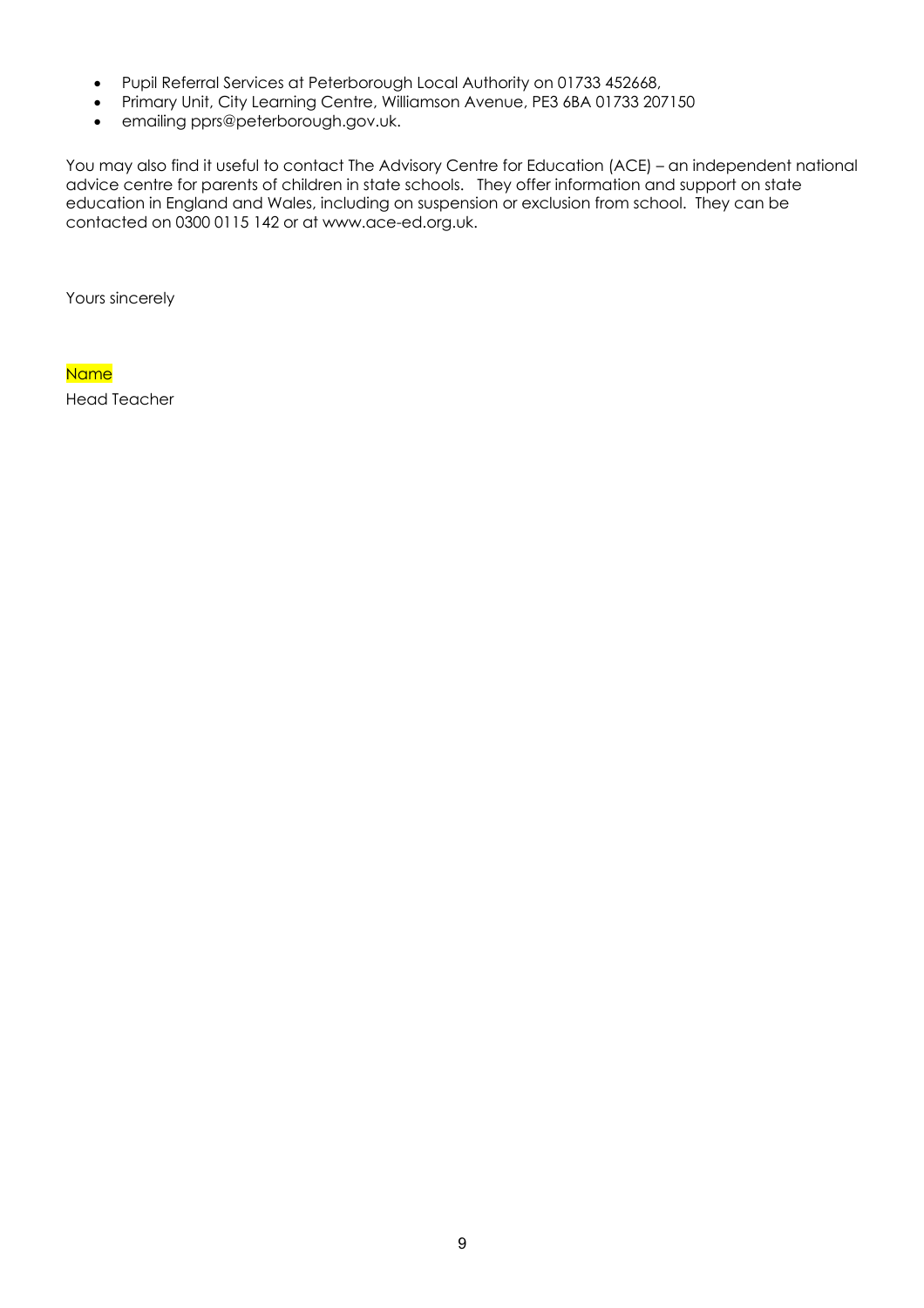# Appendix 2 - Headteacher Checklist

| <b>Name Primary School</b>   |  |
|------------------------------|--|
| <b>Headteacher Checklist</b> |  |
| <b>Child's Name:</b>         |  |
| Date:                        |  |

It is important to give consideration to the following questions before deciding to exclude for any period of time.

|                                                                                                                                                     | Yes | <b>No</b> |
|-----------------------------------------------------------------------------------------------------------------------------------------------------|-----|-----------|
| Did the pupil's behaviour directly result in the incident?                                                                                          |     |           |
| Was the behaviour significantly out of line with the school's behaviour policy?                                                                     |     |           |
| Does the pupil's presence seriously harm the education/welfare of pupils/others?                                                                    |     |           |
| Is this as a last resort following a wide range of other strategies that have been<br>unsuccessful? (or)                                            |     |           |
| Is this a serious first or 'one off' incident?                                                                                                      |     |           |
| <b>Factors to consider:</b>                                                                                                                         |     |           |
| Has a decision been made in the heat of the moment?                                                                                                 |     |           |
| Has a thorough exploration of circumstances been carried out?                                                                                       |     |           |
| Has the situation been considered in light of policies and discrimination?                                                                          |     |           |
| Has the pupil's perspective and account of events been encouraged / heard / recorded?                                                               |     |           |
| Are there any mitigating circumstances or any provocation relevant (bullying, harassment<br>etc.)?                                                  |     |           |
|                                                                                                                                                     |     |           |
| Has this pupil had multiple suspensions?                                                                                                            |     |           |
| If yes, have they proved an effective intervention?                                                                                                 |     |           |
| Has there been involvement from SEND Services (Primary)?                                                                                            |     |           |
| Has a Pastoral Support Plan been implemented?                                                                                                       |     |           |
| Have alternatives to exclusion been considered (e.g., restorative approach, mediation,<br>internal exclusion, alternative provision, managed move)? |     |           |
| Standards of proof: On the balance of probabilities, did the pupil do it?                                                                           |     |           |
|                                                                                                                                                     |     |           |
| <b>Special Considerations (SEN/Disability/Vulnerable Groups)</b>                                                                                    |     |           |
| Has the pupil been treated less favourably?                                                                                                         |     |           |
| Have reasonable adjustments been made for this pupil?                                                                                               |     |           |
| Has your school reviewed policies, practices and procedures?                                                                                        |     |           |
| Does this pupil have Special Educational Needs / Disabilities?                                                                                      |     |           |
| Have issues of SEN or a disability been taken into account and reasonable adjustments put<br>in place? (Equality Act 2010)                          |     |           |
| Does this pupil have an EHCP?                                                                                                                       |     |           |
| If yes, have you contacted the SAT Casework Officer?                                                                                                |     |           |
| Has an emergency annual review been called?                                                                                                         |     |           |
| Is this pupil a (LAC) looked after child?                                                                                                           |     |           |
| If yes, have you contacted the social worker and Virtual School to discuss?                                                                         |     |           |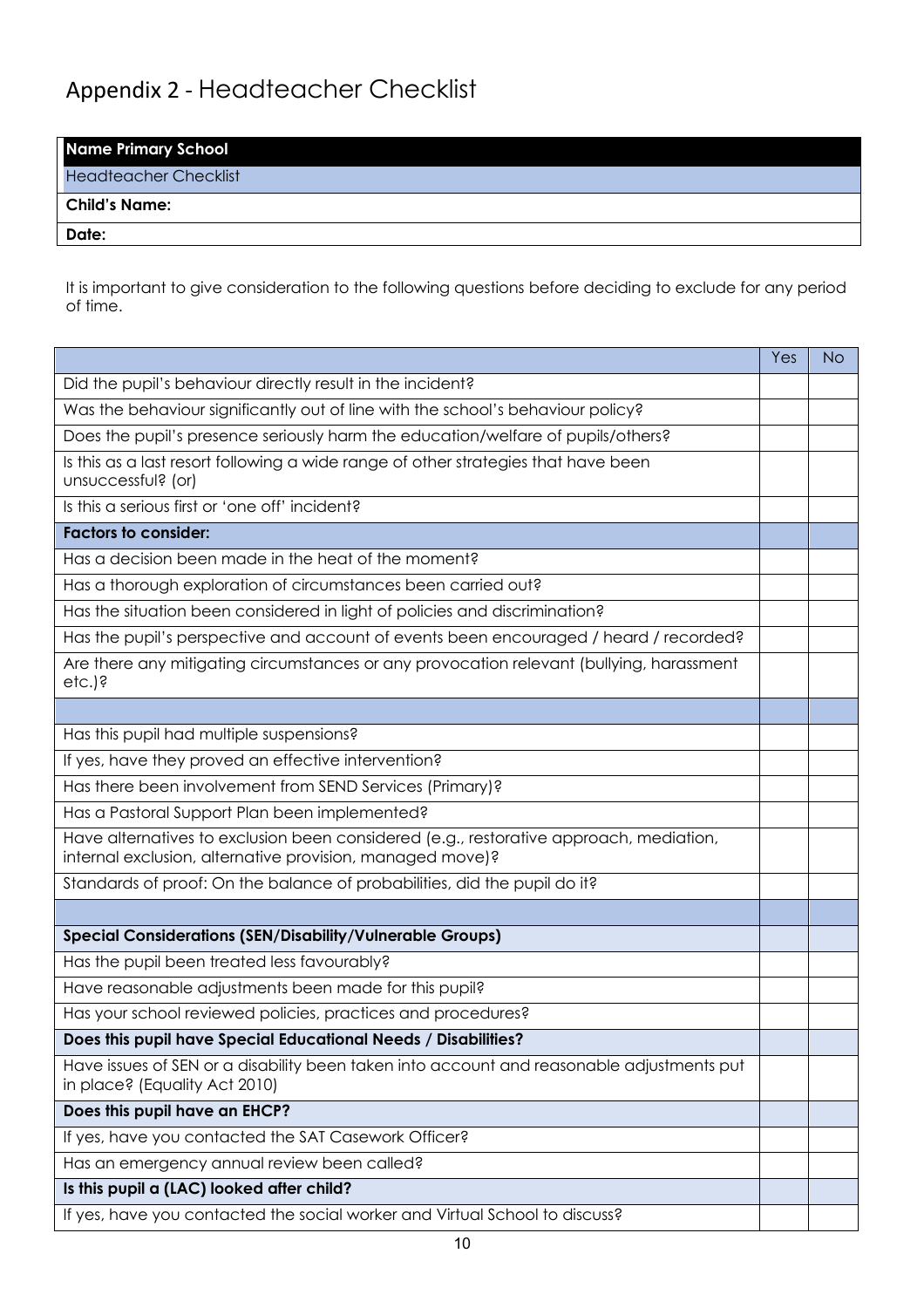| Is this pupil subject to a Safeguarding or a Child in Need Plan?            |  |
|-----------------------------------------------------------------------------|--|
| If yes, have you spoken to the Social Worker?                               |  |
| Is there an Early Help Assessment (EHA) for this young person?              |  |
| Is the EH District Team or SEND Services involved?                          |  |
| Is the family's first language English?                                     |  |
| If no, have you taken steps to ensure that the process is fully understood? |  |

| Do you believe a Fixed Term Suspension is warranted?                        |  |
|-----------------------------------------------------------------------------|--|
| If yes, has the length of suspension been considered and is it appropriate? |  |
| If yes, is this for the shortest possible time?                             |  |
| If yes, number of days                                                      |  |
| If no, what action will be taken?                                           |  |

| $^\dagger$ Have parents been informed? |  |
|----------------------------------------|--|
|                                        |  |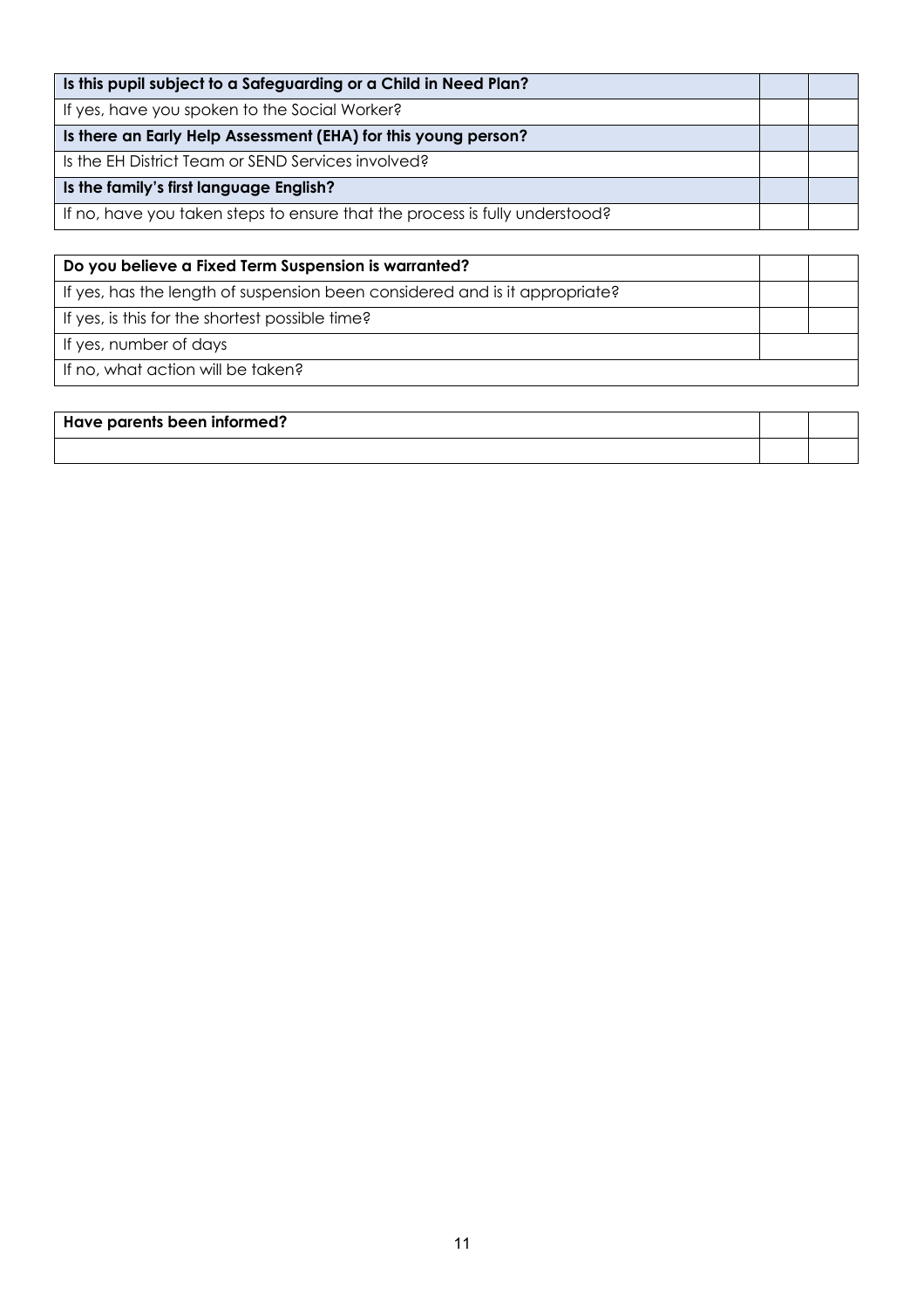## Appendix 3 - Pastoral Support Plan

#### **Pastoral Support Plan**

| School:                        | Date of Meeting: | Name of Student:                               | Gender:                         |
|--------------------------------|------------------|------------------------------------------------|---------------------------------|
|                                |                  |                                                | M                               |
| Class:                         |                  | Date of Birth:                                 |                                 |
| SEN Status:                    |                  | Current hours of<br>support:                   |                                 |
| Number of FTE in past<br>year: |                  | Number of Internal<br>exclusions in last year: |                                 |
| Is the child looked after?     | N                | Ethnicity:                                     | Interpreter: Y / N<br>Language: |
| EHA                            | N<br>٧           |                                                |                                 |
| Lead Professional:             |                  | Parent/carer:                                  |                                 |

Teacher Assessment Levels:

|         | FS |  |  |  |
|---------|----|--|--|--|
| Reading |    |  |  |  |
| Writing |    |  |  |  |
| Maths   |    |  |  |  |

Other Assessment Information:

(E.g., Reading age, star reader, reading speed, phonics outcome, MTC score)

Other agencies involved:

|                                  | Name of contact: |
|----------------------------------|------------------|
| <b>Education Welfare Service</b> |                  |
| <b>Educational Psychologist</b>  |                  |
| Social Worker                    |                  |
| Youth Worker                     |                  |
| <b>CAMHS</b>                     |                  |
| Youth Offending Service          |                  |
| <b>Parent Support Advisor</b>    |                  |
| <b>Behaviour Panel</b>           |                  |
| <b>Inclusion Team</b>            |                  |
| <b>NSPCC</b>                     |                  |
| Barnardo's                       |                  |
| <b>YMCA</b>                      |                  |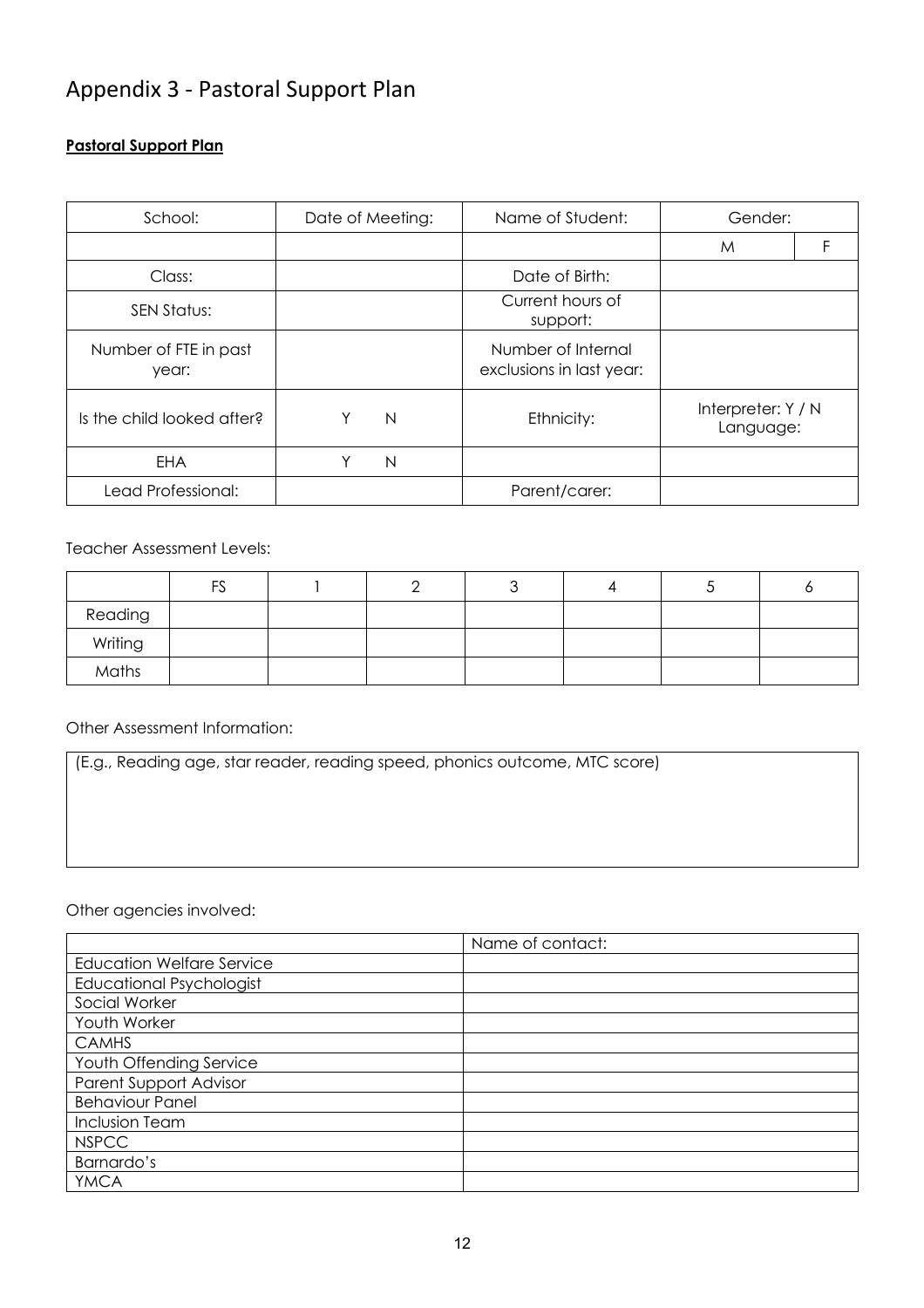Student Strengths (school, parents/carers, student, peers, others)

Current concerns as identified by school:

Strategies used to date:

Plan:

| Key targets for improvement: (maximum of 4)<br>ι.   |
|-----------------------------------------------------|
| Support to be provided by the school:               |
| Support to be provided by parent/carer:             |
| This PSP is set up for _____ weeks.<br>Review date: |

| Print name                          | Signature |
|-------------------------------------|-----------|
| School lead:                        |           |
| Parent/carer:                       |           |
| Student (if suitable):              |           |
| <b>Education Inclusion Officer:</b> |           |

#### **Pastoral Support Plan Review:**

| ∴N≀<br>Οt<br>ne<br>ີ  | -<br>ിറ†ല<br>$\sim$<br>ับเบ<br>◡ |  |
|-----------------------|----------------------------------|--|
| dent:<br>-c†i<br>. 16 | $r \triangle$<br>:view.          |  |

| Progress on targets:  | Met | Working<br>towards | Little or no<br>progress |
|-----------------------|-----|--------------------|--------------------------|
| Target 1:<br>Comment: |     |                    |                          |
| Target 2:<br>Comment: |     |                    |                          |